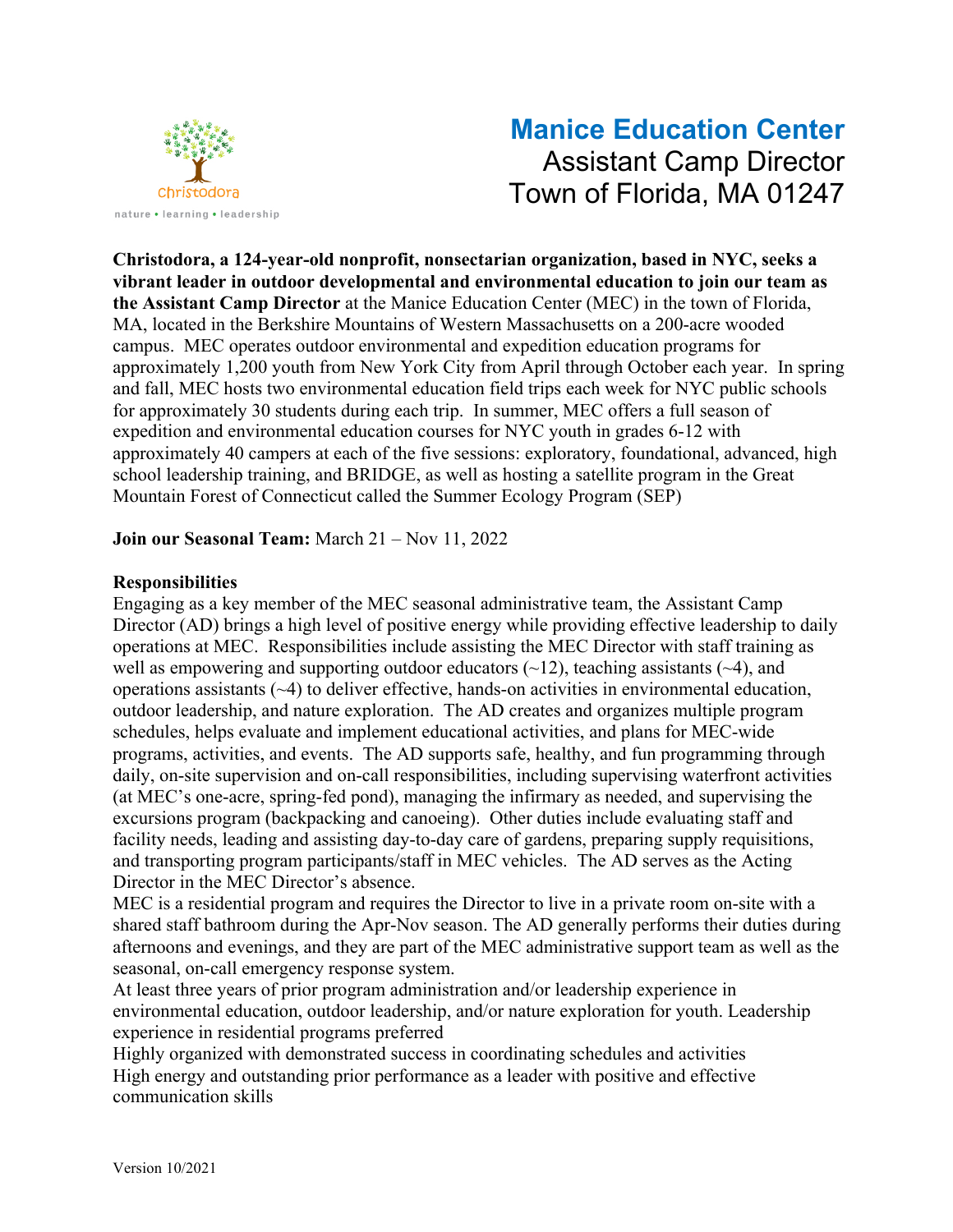Passionate about positively impacting youth and can easily build rapport with a broad and diverse population from marginalized neighborhoods in New York City

A commitment to expanding access to outdoor spaces and learning through increased diversity, equity, and inclusion

Able to spark an interest in the natural sciences and possess at least three years of experience teaching environmental education or outdoor leadership lessons/activities in informal or formal settings to middle- or high-school youth

Have prior experience facilitating low-element challenge course activities; leading backpacking and/or canoeing trips; and able to provide training and, as necessary, field support to groups in the field

Experienced in making effective leadership decisions during emergency procedures and can serve as Acting Director when needed

Interested in learning more about joining Christodora for multiple seasons

#### **Acknowledgement**

The staff of the Manice Education Center acknowledges that, as outdoor professionals, we continue to live on and make a living from the unceded ancestral lands of the indigenous people who stewarded this area for generations before the arrival of European settler colonialism. These people and sovereign nations include the Mohican, now known as the Stockbridge-Munsee Band in what is currently called Wisconsin, the Pocumtuc, the Nipmuc, and the Wabanaki, though much of this collective history remains lost or stolen through the effects of European settler colonialism, and we acknowledge there may still be more peoples who stewarded these lands. These nations are not currently represented in the board, directors, or employees of Christodora, Inc., which owns and operates MEC, and MEC continues to benefit from the oppressive history of colonialism and industrial agriculture that has forever altered the ecosystems of the region. We recognize there will be implications for how Christodora must alter its thoughts and decisions in benefitting from educating youth on these ancestral lands, and we welcome dialogue in this work, as this is only a small step toward repairing the generations of injustice done to these people and nations.

#### **Requirements**

Excellent examples of motivational, organizational, and communication skills: Applicants are welcome to share portfolios

BA/BS in a related discipline; MA/MS preferred

Valid Red Cross Waterfront Lifeguarding Certification (or ability to attain before the start of the summer)

At least two years of supervisory-level experience in a residential camp or youth program (or the ability to attain American Camping Association Camp Director Certificate prior to start)

Valid Wilderness First Responder (WFR) and CPR/AED Certifications

MA state regulations require candidates to be at least 25 year old

Current driver's license with clean driving record

Comfortable driving 15-passenger vans and towing both a canoe and small-equipment trailers Background clearances and medical physical with requisite immunizations per MA camping laws

#### **Compensation/Benefits**

\$850/week